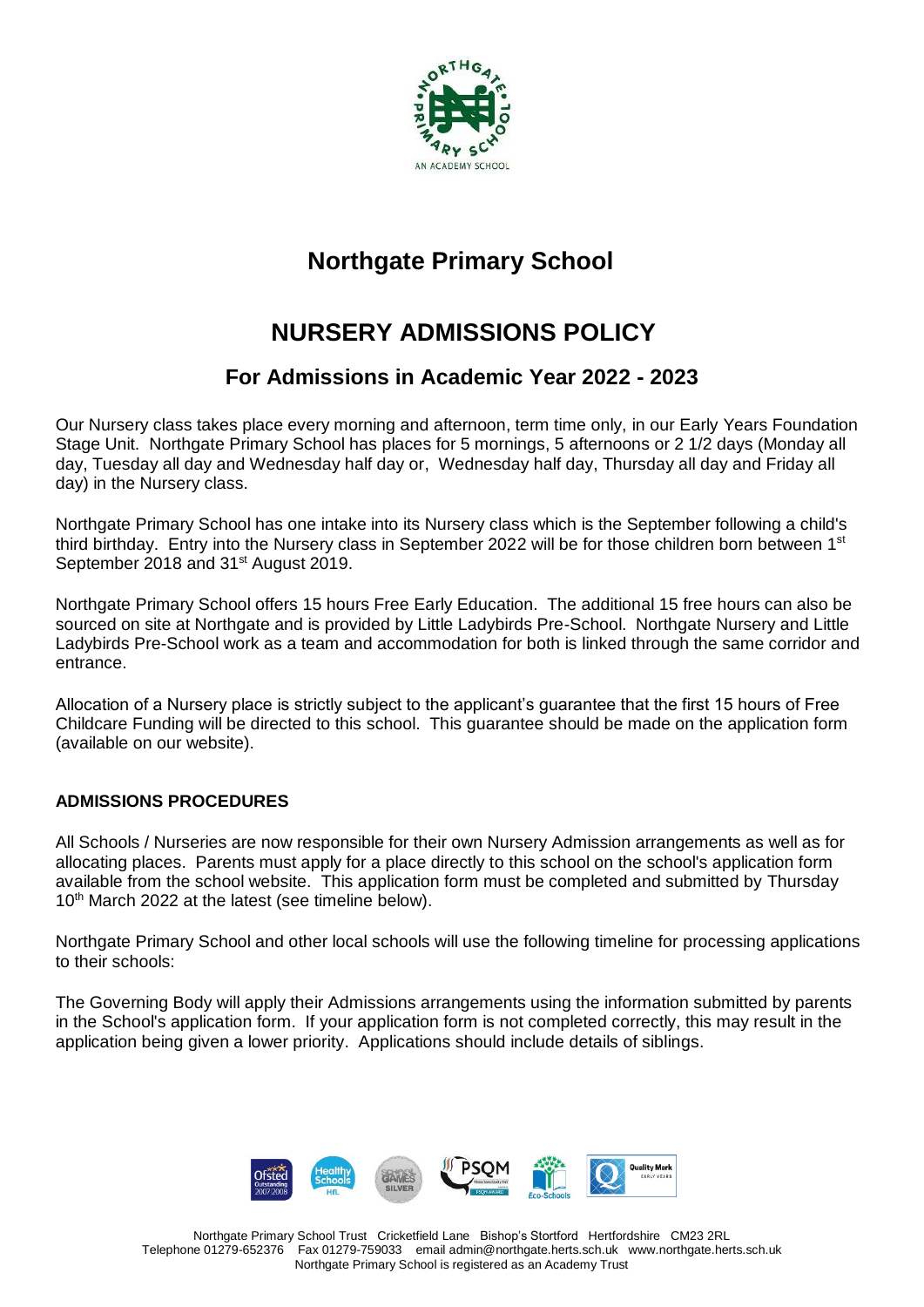$\mathbf{r}$ 

| Monday 17 <sup>th</sup> January 2022 | Applications open to apply for a place in our Nursery                                                                                                                                    |
|--------------------------------------|------------------------------------------------------------------------------------------------------------------------------------------------------------------------------------------|
| Thursday 10th March 2022             | The application system for Northgate closes<br>Deadline for submitting supporting evidence (e.g. EHCP or Child<br><b>Looked After)</b>                                                   |
| Friday 11 <sup>th</sup> March 2022   | Late Applications open                                                                                                                                                                   |
| Monday 21 <sup>st</sup> March 2022   | Northgate will offer places directly to parents by email. (Email will<br>be from admissions@northgate.herts.sch.uk. Please check your<br>junk folder if you have not received an email). |
| Monday 25th April 2022               | Deadline for parents to accept places                                                                                                                                                    |

Please note that late applications will only be considered after the on time applications have been processed.

An offer of a Nursery place does not guarantee an offer of a Reception place. The process of applying for a school reception place happens one year later and is administered by Hertfordshire County Council.

The offer of a Nursery place will ONLY be for 38 weeks a year (Term time only).

There is no right of appeal against non-admission to the Nursery class.

Please note that the information in this policy is correct for the year shown. Policies for future years may be subject to change.

### **HOW PLACES ARE OFFERED**

Children who have an Education Health and Care Plan (EHCP) which names Northgate Primary School, Cricketfield Lane, Bishop's Stortford will be admitted to the Nursery class.

In the event of there being more applications than available places, or preferences for morning or afternoon sessions, the following oversubscription criteria will be applied by the governors, in order;

### **OVERSUBSCRIPTION CRITERIA**

| <b>Category 1</b><br>(CLA)                  | Children in Public Care (Children Looked After) and children who were<br>looked after but ceased to be so because they were adopted, or became<br>subject to a child arrangements order or a special guardianship order |
|---------------------------------------------|-------------------------------------------------------------------------------------------------------------------------------------------------------------------------------------------------------------------------|
| <b>Category 2</b>                           | Children who will have a sibling in the school up to Year 5 at the                                                                                                                                                      |
| (Siblings)                                  | <b>time of application.</b> (See definition of sibling in note d.)                                                                                                                                                      |
| <b>Category 3</b><br>(Children of<br>staff) | Children whose parent is a permanent member of the<br>teaching staff (See Note f).                                                                                                                                      |
| <b>Category 4</b><br>(Distance)             | Children who live nearest to the school. (See note g).                                                                                                                                                                  |